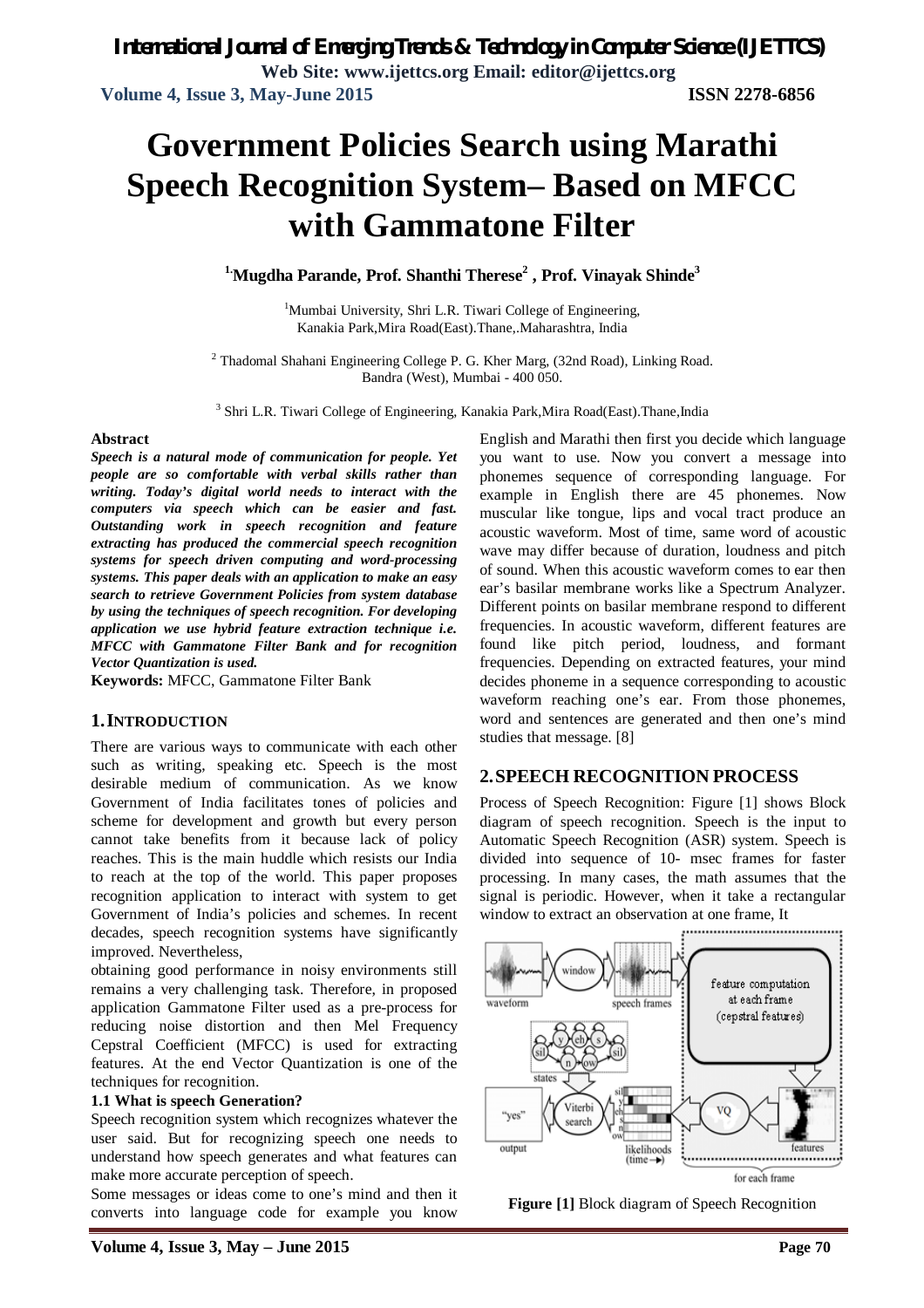#### **Volume 4, Issue 3, May-June 2015 ISSN 2278-6856**

discontinuities in the signal at the end. So window of signal can be of other shapes, making the signal closer to zero at the end. Window size does not have equal frame size.

Output of pre-emphasis phase is given to feature extractor for feature computation at each frame. There are many feature extraction algorithms such as PLP, LPC [11], MFCC, and PNCC [12]. Those algorithms generate (features) cepstral coefficient values. Vector Quantization (VQ) is a method of automatically partitioning a feature space into different clusters based on training data. A "codebook" lists central locations of each cluster, and gives each cluster a name. This can be used for data reduction or for probability estimation. At the end Viterbi search algorithm which gives recognized words from the given speech.

#### **3.Proposed Speech Recognition Approach**



**Figure [2]** Proposed feature extraction approach

The figure shown proposes approach of speech recognition. It differs from traditional MFCC technique for feature extraction that involves Gammatone Filter. It is a linear filter, described by an impulse response. Which is supports the product of a gamma distribution and sinusoidal tone. It's mainly used in proposed system for preprocessing phase which helps to discard distortion occurred by noise.

An impact of Gammatone filter shown in figure [1] and [2], both figures represents wav files. In fig [1] "whatsup" is a word spoken by a person that wav file has noise distortion because of environment therefore, it gives output as "wh@at\$%sup". The same word spoken by the same person, that wav file represents in fig [2] but it gives clean wav file compared with fig [1] because of Gammatone filter which reduces noise distortion.



**Figure [3]** Audio wave with noise distortion



**Figure [4]** Audio Wave with Gammatone Filter

Preprocess of Gammatone Filter and Feature Extraction of MFCC is composed of the following steps: 1. Pre-emphasis

$$
s'_n(m) = s_n(m) - 0.97 \cdot s_n(m-1)
$$

2. The impulse response of a Gammatone filter centered at frequency f is given by  $g(t)=at^{n-1}e^{-2\pi^{bt}}\text{COS}(2\pi ft+\emptyset)$ 

3. Hamming Window

$$
h(n) = 0.54 - 0.46 \cos(\frac{2\pi n}{N - 1})
$$

4. Power Spectrum (not db scale)

$$
S = (Xr2 + Xi2)
$$

5. Mel Scale Filter Banks (Triangular Filter)

$$
Mel(f) = 2595 log_{10}(1 + \frac{f}{700})
$$

6. Compute log Spectrum from filter banks

10 log10(S)

7. Convert log energies from filter banks to cepstral coefficients

$$
c_i = \sum_{j=1}^{N} m_j \cos(\frac{\pi i}{N} (j - 0.5)) \frac{m_j}{N} = \text{logenergy values}
$$

8. Weight cepstral coefficients

$$
c'_n = \exp(n \cdot k)c_n \qquad k = 0.6
$$

#### **4. Proposed Application of Recognition**



**Figure [5]** Proposed application for speech recognition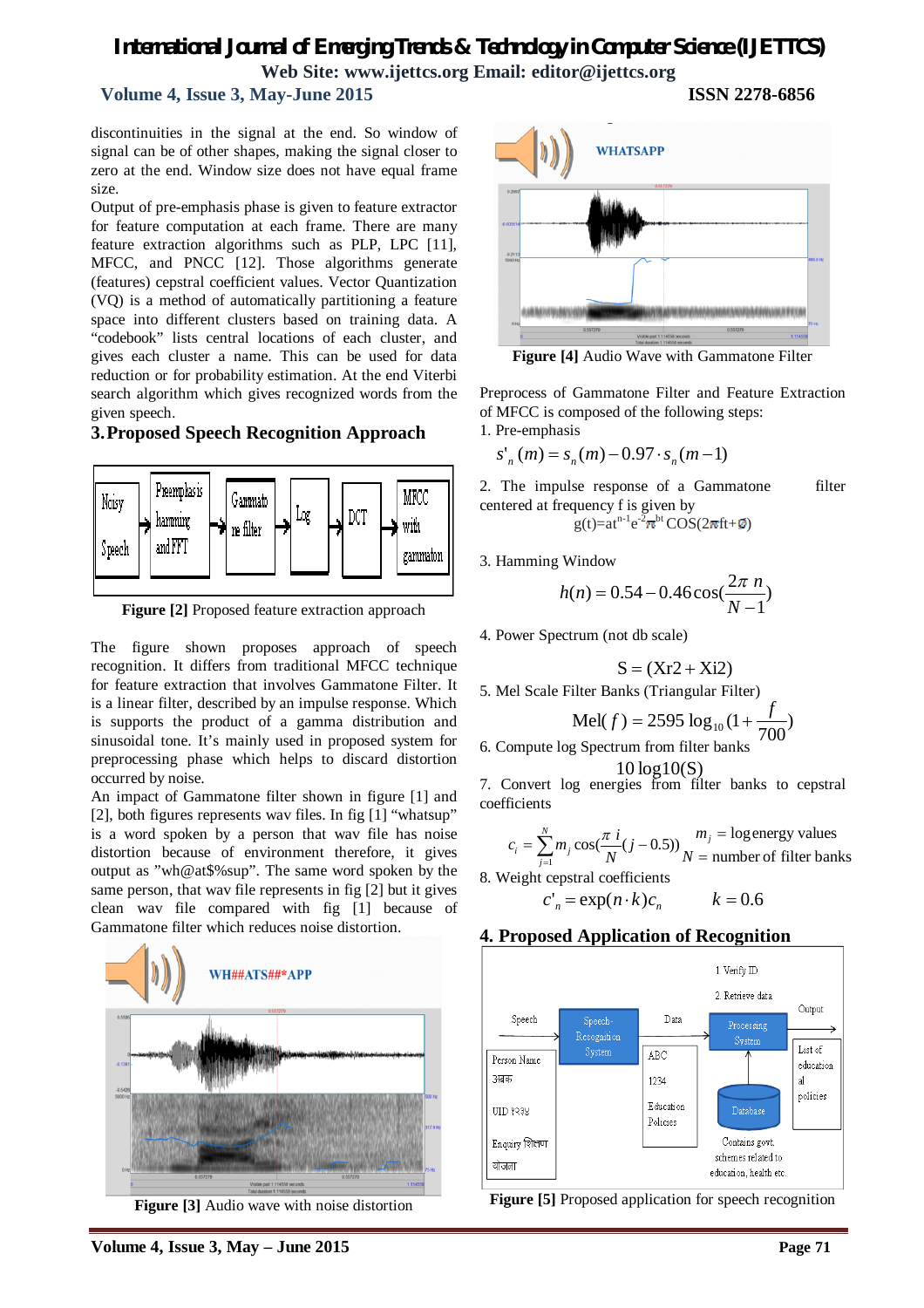#### **Volume 4, Issue 3, May-June 2015 ISSN 2278-6856**

Figure shows flow of application. There are two modules 1) Speech Recognition system to recognize sound data and convert it into text data which uses proposed speech recognition approach as mentioned above.

2) Processing System to perform Retrieval function which retrieves Government of India's policies and schemes from database. Finally displaying the output as per the user requires.

#### **5. Experimental Results**

The proposed approach gives more accurate result than traditional MFCC because of Gammatone Filter Bank. Experimental Results are shown in the figure [1] and [2]. Those results generated by MATLAB program which distinguish the impact of pre-process with gammatone filter bank and without gammatone filter bank. Figure[1] has more dark blue color than Figure[2] it means figure[1] has more noise distortion than the other. This was visual comparison used before implementing speech recognition application with Gammatone Filter as preprocess.



**Figure [6]** Result of Mel Frequency cepstral Coefficient



With gammatone filter Bank

| <b>Table</b> [1] Recognition accuracy with white noise |                         |                         |  |  |  |  |  |
|--------------------------------------------------------|-------------------------|-------------------------|--|--|--|--|--|
| Word                                                   | with<br><b>Accuracy</b> | <b>Accuracy without</b> |  |  |  |  |  |
|                                                        | <b>Gammatone</b>        | Gammatone (%)           |  |  |  |  |  |
|                                                        | Filter Bank (%)         |                         |  |  |  |  |  |
| India                                                  | 97                      | 90                      |  |  |  |  |  |
| <b>Bharat</b>                                          | 96                      | 89                      |  |  |  |  |  |
| Shikshan                                               | 96                      | 90                      |  |  |  |  |  |
| Sarkar                                                 | 97                      | 90                      |  |  |  |  |  |
| Swacha                                                 | 96                      | 89                      |  |  |  |  |  |
| Krushi                                                 | 96                      | 90                      |  |  |  |  |  |
| Mahila                                                 | 94                      | 88                      |  |  |  |  |  |
| Vikas                                                  | 97                      | 90                      |  |  |  |  |  |
| Yojna                                                  | 96                      | 89                      |  |  |  |  |  |
| Adhar                                                  | 94                      | 90                      |  |  |  |  |  |
| Digital                                                | 95                      | 92                      |  |  |  |  |  |
| Gram                                                   | 97                      | 90                      |  |  |  |  |  |
| Jyoti                                                  | 96                      | 89                      |  |  |  |  |  |
| Bal                                                    | 96                      | 90                      |  |  |  |  |  |
| Adhar                                                  | 94                      | 90                      |  |  |  |  |  |
| Sukanya                                                | 95                      | 92                      |  |  |  |  |  |
| Beti                                                   | 97                      | 90                      |  |  |  |  |  |
| Bachav                                                 | 94                      | 92                      |  |  |  |  |  |

The Speech Recognition Application composes the following steps

1. Need to Train dataset.

2. Creates dictionary for mapping codebook.

3. After training of dataset, Vector Quantization generate text file which contain features.

4. Start the application with Login Username and Password (To administer for security purpose).

5. Search Indian Government policies and schemes with one's voice input.

6. Retrieve Indian Government policies and schemes.

Speech Recognition Application can train Marathi language to generate VQ codebook file. This application now mainly focuses on rural citizen in Maharashtra therefore application converts Marathi language into English and then retrieve function call for displaying Indian Government policies and schemes. In Training Phase, each word needs to train; every training dataset contains 20 samples. Those samples consist of 10 male samples and 10 female samples for multiple user purpose. In the application, Dictionary is needed for mapping purpose. This contains 50 words in Marathi language. After login to application any one can take benefits from application through simple input as voice. Click 'Record Button' and speak name of the policy or the scheme. Automatically spoken voice converts into text and displays into the text area. Click 'Retrieve Button' to display the policy or the scheme file on the application screen.

Snapshot of Application

**Table [1]** Recognition accuracy with white noise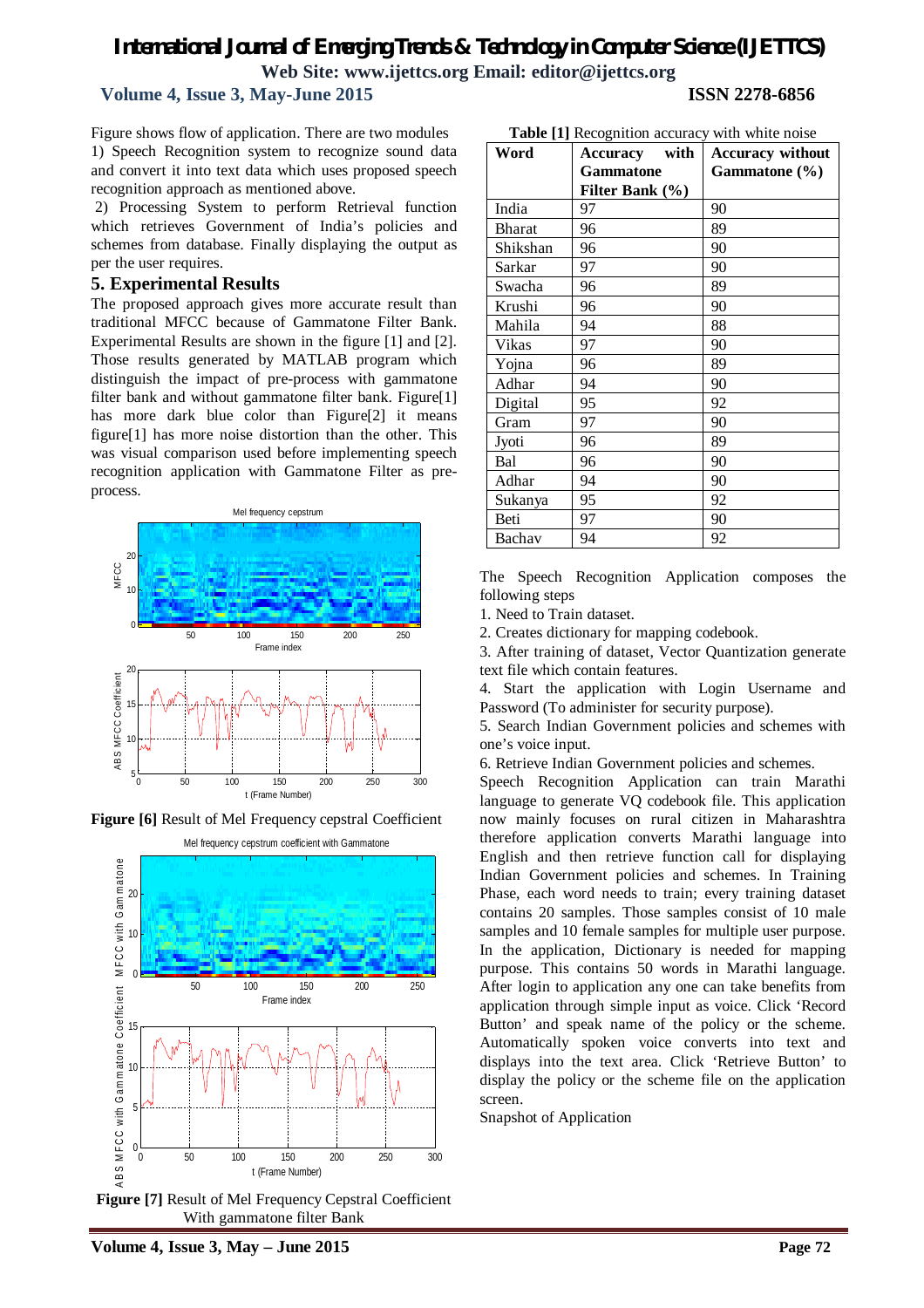#### **Volume 4, Issue 3, May-June 2015 ISSN 2278-6856**

 $\boxed{\blacksquare}$  $\overline{\mathbf{x}}$ VQ codebook training Eile Configuration Help  $\overline{\mathbf{x}}$ Input Please type in the word you want to train 3 OK Cancel record

**Figure [8]** Training dataset dialogue box

| X<br>$\Box$<br>VQ codebook training |        |  |  |  |  |  |
|-------------------------------------|--------|--|--|--|--|--|
| Configuration Help<br>File          |        |  |  |  |  |  |
| 5 samples recorded                  |        |  |  |  |  |  |
| 6 samples recorded                  |        |  |  |  |  |  |
| 7 samples recorded                  |        |  |  |  |  |  |
| 8 samples recorded                  |        |  |  |  |  |  |
| 9 samples recorded                  |        |  |  |  |  |  |
| 10 samples recorded                 |        |  |  |  |  |  |
| 11 samples recorded                 |        |  |  |  |  |  |
| 12 samples recorded                 |        |  |  |  |  |  |
| 13 samples recorded                 |        |  |  |  |  |  |
| 14 samples recorded                 |        |  |  |  |  |  |
| 15 samples recorded                 |        |  |  |  |  |  |
| 16 samples recorded                 |        |  |  |  |  |  |
| 17 samples recorded                 |        |  |  |  |  |  |
| 18 samples recorded                 |        |  |  |  |  |  |
| 19 samples recorded                 |        |  |  |  |  |  |
| start training                      |        |  |  |  |  |  |
| finished training                   |        |  |  |  |  |  |
|                                     | record |  |  |  |  |  |

**Figure [9]** Finishing Training dataset

| Dictionary - Notepad     | $\mathbf{X}$<br>回<br>$\overline{\phantom{0}}$ |
|--------------------------|-----------------------------------------------|
| File<br>Edit Format View | Help                                          |
| <b>ABHIYAN</b>           |                                               |
| TEST                     |                                               |
| <b>BHARAT</b>            |                                               |
| DIGITAL                  |                                               |
| <b>GRAM</b>              |                                               |
| INDIA                    |                                               |
| <b>JYOTI</b>             | Ξ                                             |
| <b>SWACHA</b>            |                                               |
| SARKAR                   |                                               |
| MAHILA                   |                                               |
| VIKAS                    |                                               |
| BAL                      |                                               |
| <b>SHIKSHAN</b>          |                                               |
| YOJANA                   |                                               |
| kRUSHI                   |                                               |
|                          | b.                                            |
|                          |                                               |

**Figure [10]** Screen of dictionary



**Figure [11]** Login Page of application

| 4. Speech Recognition Application<br>Eile Configuration Help |        | 2 Westmann St. 2 Stre            |                   |  |
|--------------------------------------------------------------|--------|----------------------------------|-------------------|--|
|                                                              |        | Insert Your Input Words as Voice |                   |  |
|                                                              |        |                                  |                   |  |
|                                                              |        |                                  |                   |  |
| <b>Clear text</b>                                            | record | <b>Retrieve file</b>             | <b>Play Audio</b> |  |
|                                                              |        |                                  |                   |  |

**Figure [12]** Screen of recognition in application



**Figure** [13] Screen of recording in application

#### **6. CONCLUSION**

The Speech recognition application can effectively be used in public sector. This application is very useful to illiterate people in respect to being familiar with Indian Government policies and schemes. Implementation of application based on MFCC with Gammatone Filter Bank as pre-process which helps to improve accuracy of recognition. Accuracy of recognition in white noise is more while using Gammatone Filter Bank with MFCC. There are some drawbacks like need to wide search area and to improve more accurate probability of getting search estimation.